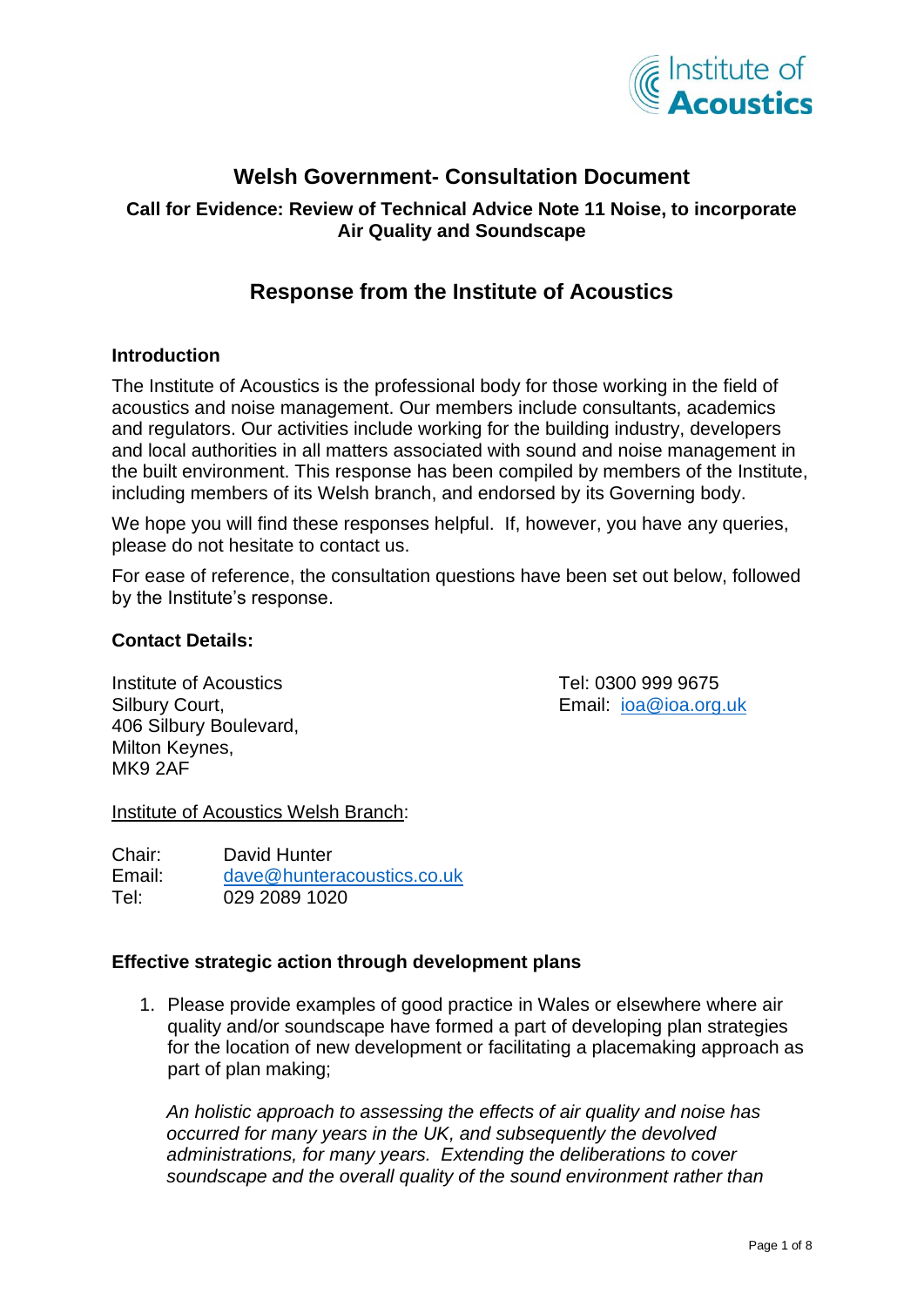

*simply seeking to reduce the adverse noise impacts is an interesting and welcome policy development. Examples in policy guidance of not simply treating the impact on the soundscape in isolation can be found in the English Noise Action Plans for roads and railways promulgated under the Environmental Noise (England) Regulations 2006 (as amended). For example, in the 2019 Roads action plan it states:*

*For all these potential measures, the overall costs and benefits need to be considered, including any associated benefits such improvements in air quality*. (Para 6.1)

*Consideration should also be given to integrating noise management actions at an Important Area with the concurrent implementation of other environmental or related initiatives for example in managing air quality, or protecting any formally identified quiet areas. (Para 8.13)*

*Considering the external Soundscape rather than internal, an example of good practice is illustrated by one of the winning entries of the Association of Noise Consultants awards in 2019:*

**Project name:** Proposed Care Home, St. Asaph Business Park, St. Asaph **Location: St Asaph, Wales**

- **Author: Bureau Veritas**
- **Summary:**

*'In December 2018, Welsh Government published Noise and Soundscape Action Plan 2018-2023 and Planning Policy Wales edition 10, under WFG Act 2015. This is the first inclusion of the principle of soundscape in government planning policy in the UK. It emphasizes the contribution of an appropriate soundscape to a positive experience of place and their necessity for public health, amenity and well-being. However, there is currently no guidance for soundscape assessment in a planning application. The holistic soundscape assessment borrowed from research methodology or soundscape ISOs would be too demanding for most planning applications and excessively expensive. Good practice and examples are in a desperate demand. This project is a noise assessment for a new care residential development next to the A55 dual carriageway in Wales. Given the inefficiencies of traditional road noise barriers at this location, the innovative idea was to improve the acoustic environment of the less noisy internal courtyard to offset the noise impact of the traffic and create a restorative environment for the residents. Besides ADS of ProPG, the report states why and how to use the natural sounds within the internal courtyard and provides natural sound assessment with sound propagation modelling. Sound was designed and assessed as a positive element at the early design stage, rather than noise only. The project is pilot under PPW 10, showing an example of lowcost soundscape assessment in a planning application for a common residential development, which may inspire the decision-makers and acousticians'.*

2. Please provide examples of good practice in Wales or elsewhere where wider mitigation solutions have been developed to reduce air and noise pollution and/or avoid exacerbating existing air quality or soundscape problems as part of developing strategies for the location of new development or in facilitating a placemaking approach;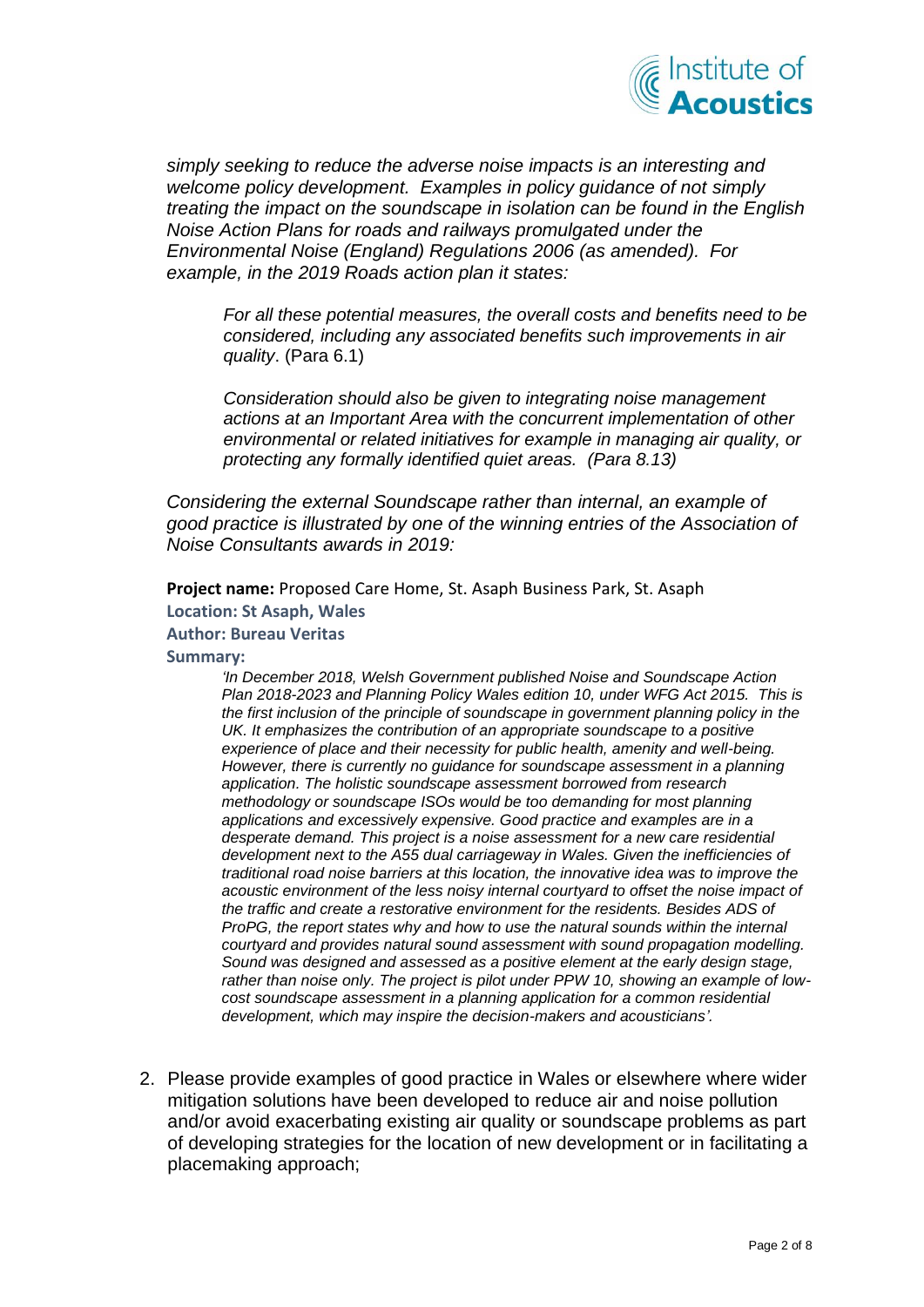

*The Institute supports the approach embedded in Planning Policy Wales, but is concerned that care is needed regarding the language used so that the meaning is properly understood. The question mentions 'soundscape problems'. What precisely does that mean? Is that too much anthropogenic noise either significantly diluting the quality of a public space or place of interest or adversely affecting people in their homes? Or given the term soundscape applies to any environment, it could also mean that there could be a soundscape problem if the entertainment heart of a city was too quiet (as is, arguably, the case now during the COVID-19 lockdown).*

*To make this approach work well, there needs to be clarity regarding terminology. Also there needs to be an understanding that there will be many views regarding the quality of a particular soundscape, whereas whether the air quality is safe enough is not something an individual can form a view about.*

*As noted in the answer to question 1, measures to reduce road traffic noise can have a synergistic effect on air quality, for example reducing speed limits on motorways. Such limits (primarily to benefit air quality) have been imposed on various roads both in England and Wales (see web link)* 

*<https://www.bbc.co.uk/news/uk-wales-43881650>*

*Although noise was not mentioned as a benefit, if the average speed reduced from 70 mph to 50 mph a reduction of just under 3 dB(A) would be expected in a traffic flow containing 10% HGVs.*

3. Please provide views on the nature and scope of air quality and soundscape information and/or evidence required to support effective plan making;

*Whilst PPW embeds the concept of soundscape into planning policy, the precise outcomes being sought do not seem to be clearly set out. Consequently, the nature and scope of the information and evidence required will depend on* precisely *what aspects of life are being managed by the plan making. Also, it depends on the aims and objectives of the plan making. In England the Noise Policy Statement for England has a vision under which the aims and other policy sit. This enables the nature and scope in any situation to be designed to achieving the overall goal regarding air quality and soundscape.*

*Guidance on the information likely to be required for assessing soundscape is being collated in the BS 12913 series which deals with appropriate "Descriptors and Indicators". The context of the development is also important, and BS 12913 considers two very different soundscapes tranquillity and vibrancy - which could be appropriate depending on the setting.*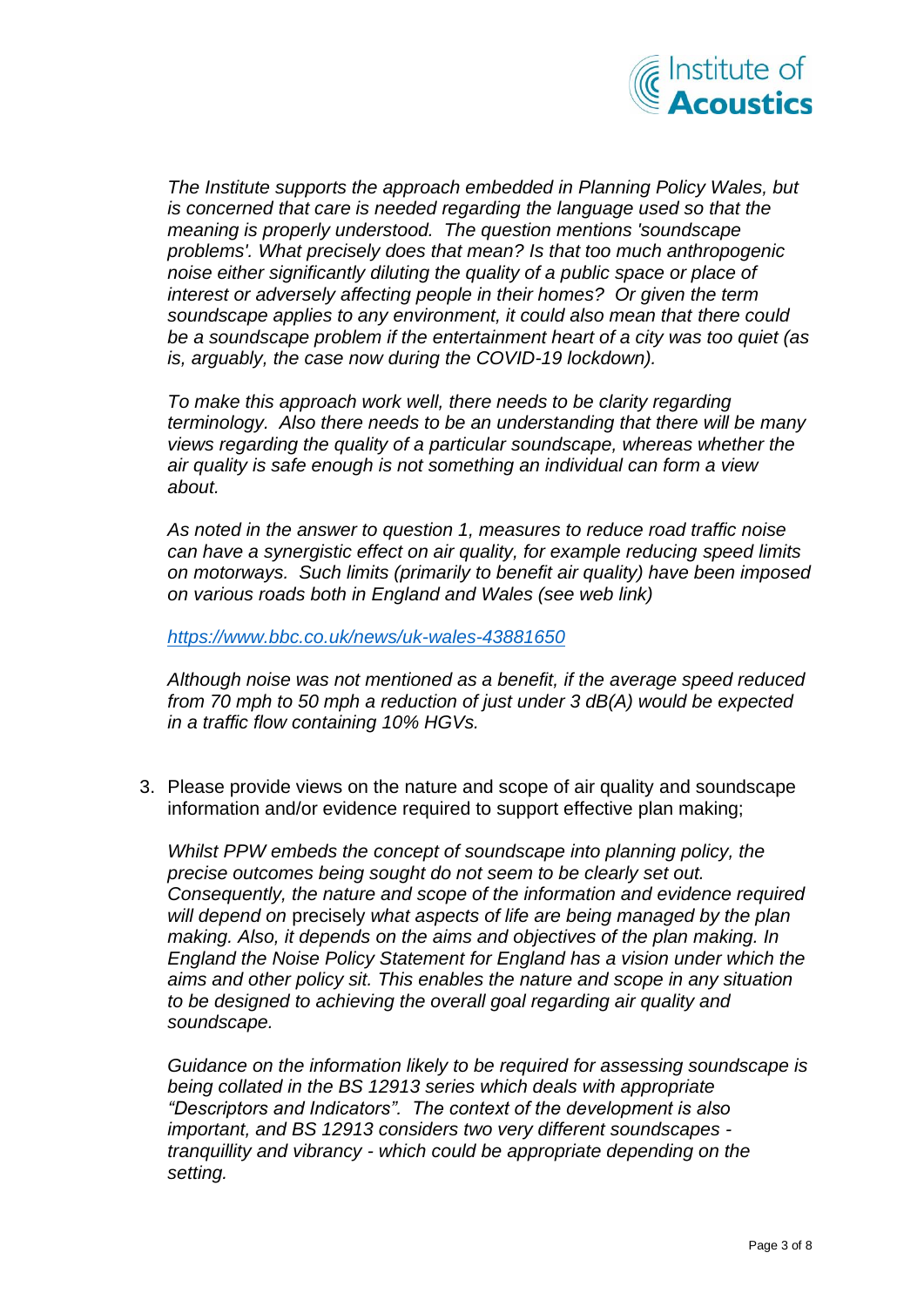

*Guidance on the level of neutral masking noise that shows an overall benefit to residents in their gardens is required, covering;*

- *i) The level relative to the level of 'noise' it is designed to mask, and*
- *ii) The absolute level.*
- 4. Please provide views on how evidence and/or information relating to air quality and soundscape should be used alongside other evidence necessary to support effective plan making and how this evidence could be used in an integrated way to facilitate better placemaking outcomes; and,

*There has to be a balance. In terms of soundscape, care must be taken that policies promoting a good soundscape which means that ill-health due to noise exposure is minimised does not cause other adverse health effects through poor social and economic outcomes. Soundscape cannot be treated in isolation.*

*Research suggests there is a significant correlation between auditory and visual responses and so effectively managing the landscape will be just as important as managing the acoustic environment. Two places which are visually very different (e.g. a park with grass and trees and a street surrounded by buildings) can feel quite different even when the acoustic environment is the same.*

5. Please provide any further detailed guidance and support in relation to air quality and soundscape which would be beneficial to support effective plan making and which is not covered by 1)-4) above.

*In order to succeed, the assessors and regulators need to have clear guidance to avoid falling back on the safest acoustic solution that may not be the optimum outcome or attractive to future users of the scheme/space. In England, the planning guidance requires local authorities to avoid the use of fixed thresholds and using such an approach in Wales would allow the full benefits of applying soundscaping concepts to be secured. This will mean that the use of soundscapes will create an appropriate noise environment, rather than simply suppressing noise as much as possible.*

*Direct guidance should therefore be included in the document allowing glazing and ventilation solutions to be applied to habitable rooms on residential facades facing industrial areas and/or transport sources, Reference could be made to the IOA/ANC/CIEH Professional Practice Guidance to assist with optimising the design and layout of new dwellings <https://www.ioa.org.uk/publications/propg> and the ANC/IOA Acoustics Ventilation and Overheating Guide which gives advice on reconciling the acoustic and ventilation aspects - [https://www.association-of-noise-](https://www.association-of-noise-consultants.co.uk/wp-content/uploads/2019/12/ANC-AVO-Residential-Design-Guide-January-2020-v-1.1.pdf)*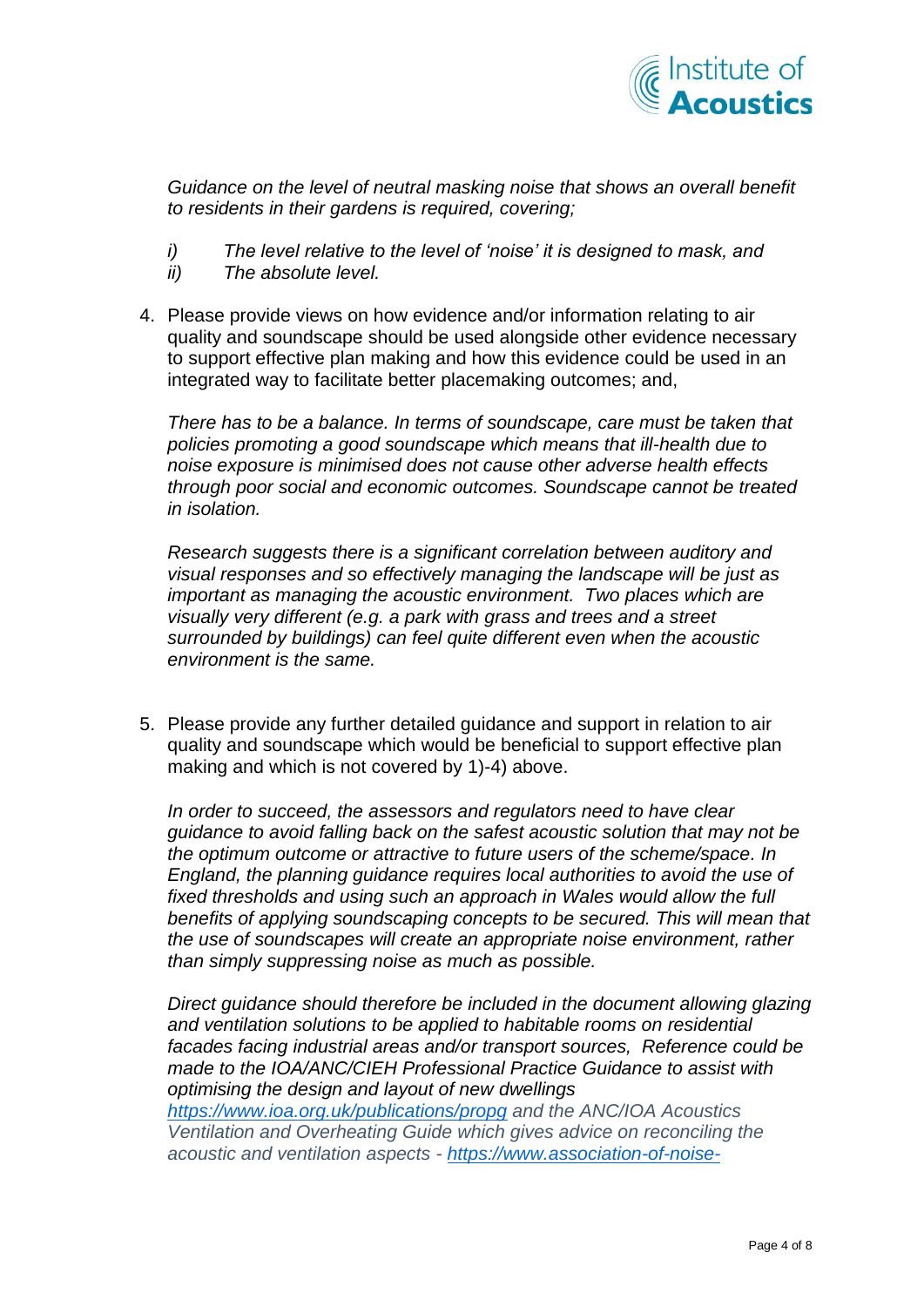

*[consultants.co.uk/wp-content/uploads/2019/12/ANC-AVO-Residential-Design-](https://www.association-of-noise-consultants.co.uk/wp-content/uploads/2019/12/ANC-AVO-Residential-Design-Guide-January-2020-v-1.1.pdf)[Guide-January-2020-v-1.1.pdf.](https://www.association-of-noise-consultants.co.uk/wp-content/uploads/2019/12/ANC-AVO-Residential-Design-Guide-January-2020-v-1.1.pdf)* 

*In this way it will not always be necessary to use single aspect development which can be one interpretation of Soundscape guidance. Single aspect development risks creating ghettos, causing security risks for people walking/cycling to/from work along routes that are not overlooked. In the worst case, buildings may be created which do not look over green spaces incorporated as a "noise buffer zone" between industrial sources and residential facades/gardens. This removes an important aspect of the soundscape - the visual one - and can result in other unintended consequences such as potentially creating a security risk for children playing if they cannot be directly observed from dwellings.* 

*Direct guidance to assessor and regulators is required confirming that the principles found in standards such as BS4142:2014+A1:2019 are to be used as part of a wider assessment of absolute noise levels and context. This would avoid taking choice away from residents who may wish to open a window facing an industrial source - even if they then complain about hearing the sound from the industrial site. - so long as a suitable alternative means of ventilation have been incorporated into the residential design. There is some evidence of a mis-match between what is understood to be case law by some regulators and the approach set out in that British Standard. The planning guidance could assist in reconciling this difference.* 

*It is important to give regulators clear guidance on all these issues, otherwise there is a risk that the optimum soundscape solutions will not be achieved.* 

#### **Development proposals and development management**

6. Please provide examples of good planning practice guidance in Wales or elsewhere aimed at reducing, avoiding or minimising the impacts of airborne pollution;

*If noise is included as airborne pollution, the advice given in the Planning Practice Guidance on Noise in England provides wide ranging advice on how to consider the various issues affecting the impact and effects of noise. Various British Standards also provide advice regarding how to manage the impact of noise. Effective measures can also be found in the literature dating back to the 1960s. In terms of providing planning guidance, the challenge is to identify the right level of detail to include given that not every conceivable situation will be able to be covered.*

7. Please provide examples of good practice in Wales or elsewhere where design has been effectively used to reduce, avoid or minimise the impacts of airborne pollution;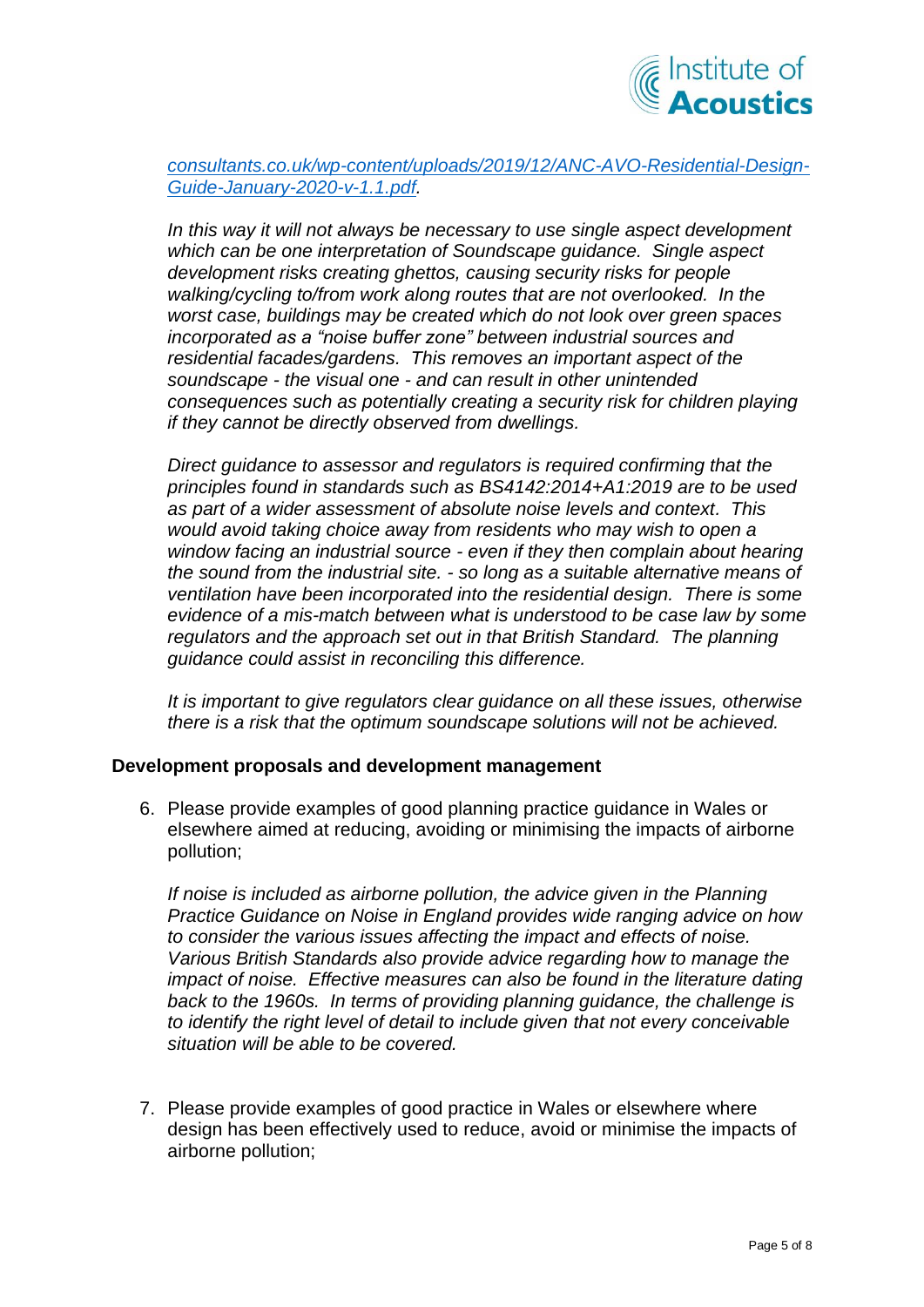

*This is very difficult to answer as there are so many examples. Almost every proposed development where the effects of noise could be an issue include planning conditions designed to manage noise. Maybe the guidance should include the types of mitigation that could be used - e.g. physical measures, e.g. reducing the noise at source or along the propagation path; operating measures, e.g. limiting the number of occurrences of the source, the duration of the source or the time of day it occurs and so on*

*8.* Please provide examples of successful mitigation being secured as part of planning applications and being effectively implemented;

*Numerous TAN 11 road/rail noise assessments where screening has been used to reduce noise impact at the residences/in gardens.*

*9.* Please provide information and/or views on the nature and scope of air quality and soundscape information and/or evidence required to support effective decision making on planning applications;

*This response risks being accused of stating the obvious. There needs to be enough information that is of an appropriate standard to enable the decision maker to reach the best outcome and for third parties to understand what might occur. This requirement should be in the guidance. The IEMA guidelines [https://www.iema.net/event-reports/2016/01/07/Launch-Webinar-](https://www.iema.net/event-reports/2016/01/07/Launch-Webinar-IEMA-Guidelines-for-Environmental-Noise-Impact-Assesment-2014/)[IEMA-Guidelines-for-Environmental-Noise-Impact-Assesment-2014/](https://www.iema.net/event-reports/2016/01/07/Launch-Webinar-IEMA-Guidelines-for-Environmental-Noise-Impact-Assesment-2014/) provide advice on issues concerning noise assessments.*

*A significant amount of Research has and is being done in this area which needs to be brought together such as:*

*Project DeStress:*

*<https://destress.hw.ac.uk/> by Heriot Watt University*

*"The Urban Soundscapes of the World" project: <http://urban-soundscapes.org/> designed to set the scope for a standard on immersive recording and reproducing urban acoustic environments with soundscape in mind. The project is by ASAsense and Ghent University, and is funded by the HEAD Genuit Foundation." Dick Bottledooren*

*Positive Soundscapes Project: [https://www.salford.ac.uk/research/sirc/research](https://www.salford.ac.uk/research/sirc/research-groups/acoustics/psychoacoustics/positive-soundscapes-project)[groups/acoustics/psychoacoustics/positive-soundscapes-project](https://www.salford.ac.uk/research/sirc/research-groups/acoustics/psychoacoustics/positive-soundscapes-project)*

*<https://tranquilcity.co.uk/> - a project exploring our relationship with tranquillity in the urban environment to promote health, wellbeing and balance*

*The issue is also explored by Jian Kang in his book 'Urban sound environment' (which is available as a free download)*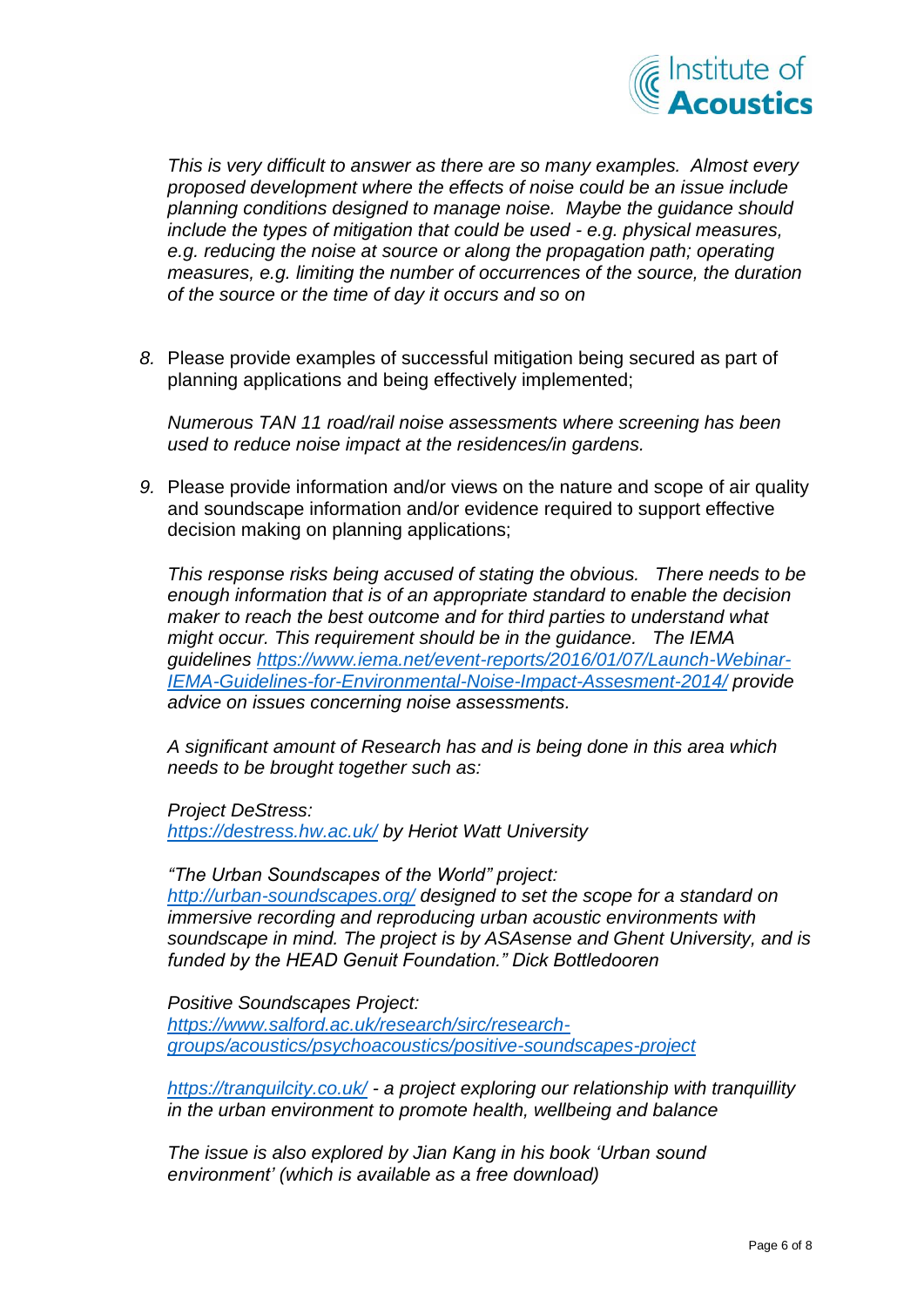

10.Please provide any information and thoughts on barriers, perceived or practical, to achieving better design outcomes and effective mitigation; and,

*The skill and expertise of those providing the technical assessment and the*  regulators reviewing it. If neither reaches the right standard, then the *outcomes will not be as good as they could be. For noise and soundscape, the impacts of which are primarily subjective, it is very easy for poor decisions to be made.*

*Consequently, a significant barrier to this novel approach is that people do not understand it. Regulators in particular may worry that this is a backdoor method for allowing development in inappropriate locations. All advice and guidance must therefore be supported by good solid research. Furthermore, training will be needed on how to interpret the data; the Institute of Acoustics offers many courses which may help in this regard. In addition, visits to examples of the successful use of soundscapes, such as the award winning scheme referred to in Q1 above, could also be highly beneficial.* 

*One of the main issues with the current TAN 11 is that it indicates 'Planning permission should be refused' for NEC C sites, which is impractical for urban locations and sites near the main strategic transportation network. This has*  led to this advice largely being ignored in favour of conditions utilising *screening, sound insulation at the façade and mechanical ventilation giving residents the option to keep windows closed while maintaining fresh air levels. It has also become a rather blunt tool in that it has tended to be used to define absolute levels, where some flexibility based on the context of the local area could be useful.* 

*The advice in TAN 11 relating to 'mixed source' sites tends to be met with resistance by regulators as they are concerned that despite the outcome of an assessment complaints may still arise, regardless of the otherwise prevailing average traffic noise level. BS4142 2014+A1:2019 is clear that not all adverse impacts will lead to complaints and not every complaint is proof of an adverse impact.*

*This is an area where Government could highlight the change in approach set out in BS4142 2014+A1:2019 standard, which indicates sound insulation at the façade can be taken into consideration when assessing complaints. As indicated in the response to Question 5, there is some evidence of a mismatch between what is understood to be case law by some regulators and the approach set out in that British Standard. The planning guidance could assist in reconciling this difference, otherwise there is a rick that the optimum outcome will not be achieved.*

11.Please provide any further detailed guidance and support in relation to air quality and soundscape which would be beneficial to support better